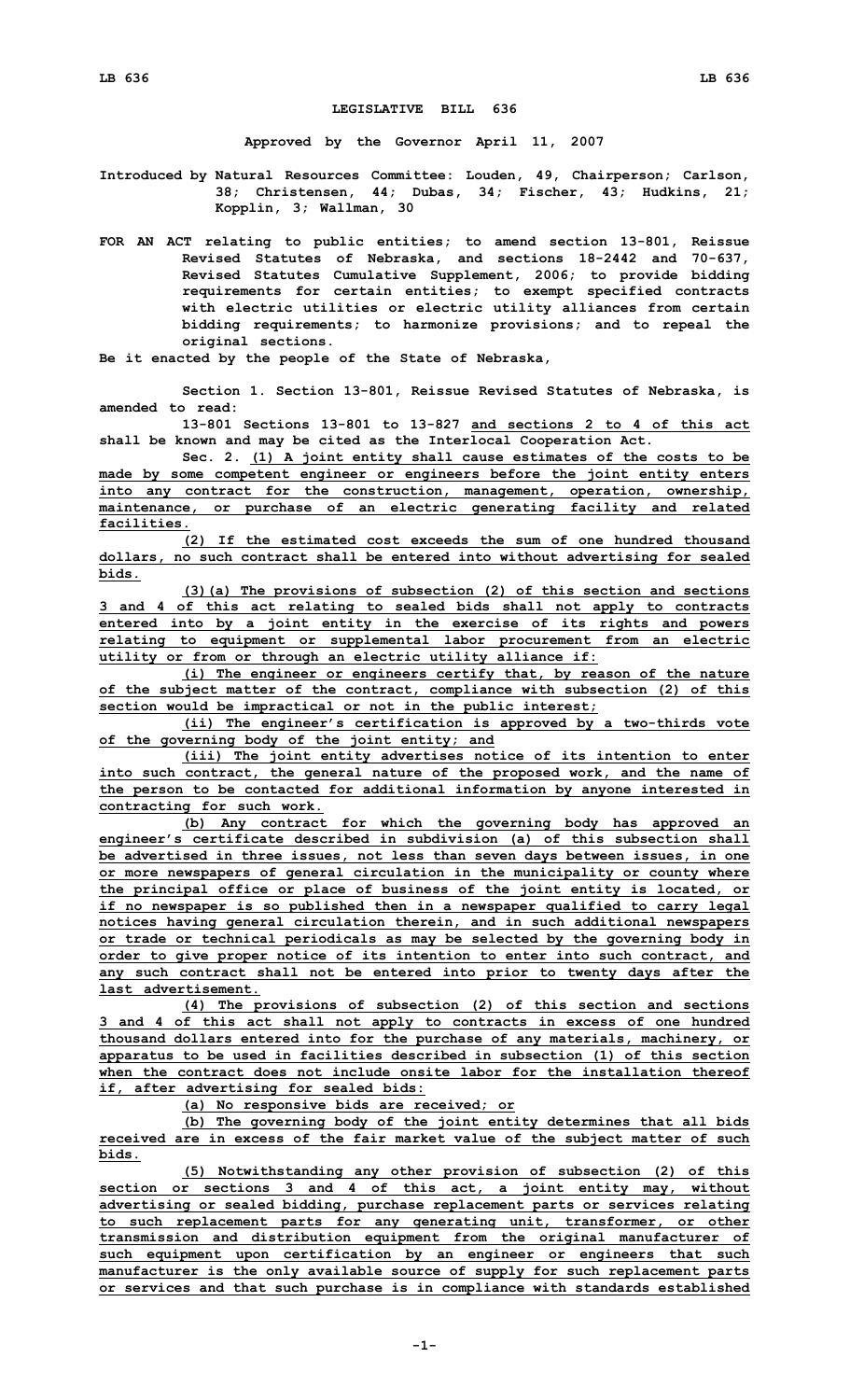**by the governing body of the joint entity. A written statement containing such certification and <sup>a</sup> description of the resulting purchase of replacement parts or services from the original manufacturer shall be submitted to the joint entity by the engineer or engineers certifying the purchase for the governing body's approval. After such certification, but not necessarily before the governing body's review, notice of any such purchase shall be published once <sup>a</sup> week for at least three consecutive weeks in one or more newspapers of general circulation in the municipality or county where the principal office or place of business of the joint entity is located and published in such additional newspapers or trade or technical periodicals as may be selected by the governing body in order to give proper notice of such purchase.**

**(6) Notwithstanding any other provision of subsection (2) of this section or sections 3 and 4 of this act, <sup>a</sup> joint entity may, without advertising or sealed bidding, purchase used equipment and materials on <sup>a</sup> negotiated basis upon certification by an engineer that such equipment is or such materials are in compliance with standards established by the governing body. A written statement containing such certification shall be submitted to the joint entity by the engineer for the governing body's approval.**

**Sec. 3. Prior to advertisement for sealed bids, plans and specifications for the proposed work or materials shall be prepared and filed at the principal office or place of business of the joint entity. Such advertisement shall be made in three issues, not less than seven days between issues, in one or more newspapers of general circulation in the municipality or county where the principal office or place of business of the joint entity is located, or if no newspaper is so published then in <sup>a</sup> newspaper qualified to carry legal notices having general circulation therein, and in such additional newspapers or trade or technical periodicals as may be selected by the governing body of the joint entity in order to give proper notice of the receiving of bids. Such advertisement shall designate the nature of the work proposed to be done or materials proposed to be purchased, that the plans and specifications therefor may be inspected at the office of the joint entity, giving the location thereof, the time within which bids shall be filed, and the date, hour, and place the same shall be opened.**

**Sec. 4. The governing body of the joint entity may let the contract for such work or materials to the responsible bidder who submits the lowest and best bid, or in the sole discretion of the governing body, all bids tendered may be rejected, and readvertisement for bids made, in the manner, form, and time as provided in section 3 of this act. In determining whether <sup>a</sup> bidder is responsible, the governing body may consider the bidder's financial responsibility, skill, experience, record of integrity, ability to furnish repairs and maintenance services, and ability to meet delivery or performance deadlines and whether the bid is in conformance with specifications. Consideration may also be given by the governing body of the joint entity to the relative quality of supplies and services to be provided, the adaptability of machinery, apparatus, supplies, or services to be purchased to the particular uses required, the preservation of uniformity, and the coordination of machinery and equipment with other machinery and equipment already installed. No such contract shall be valid nor shall any money of the joint entity be expended thereunder unless advertisement and letting has been had as provided in sections 2 to 4 of this act.**

**Sec. 5. Section 18-2442, Revised Statutes Cumulative Supplement, 2006, is amended to read:**

**18-2442 Before any agency shall enter into any contract for the (1) An agency shall cause estimates of the costs to be made by some competent engineer or engineers before the agency enters into any contract for:**

**(a) The construction, reconstruction, remodeling, building, alteration, maintenance, repair, extension, or improvement, for the use of the agency, of any:**

**(i) Power project, power plant, or system; , or irrigation**

**(ii) Irrigation works; , or any part**

**(iii) Part or section thereof, for the use of the agency, of <sup>a</sup> project, plant, system, or works described in subdivision (i) or (ii) of this subdivision; or for the purchase**

**(b) The purchase of any materials, machinery, or apparatus to be used in such construction, reconstruction, remodeling, building, alteration, maintenance, repair, extension, or improvement, such agency shall cause estimates of the cost thereof to be made by some competent engineer or engineers. If such <sup>a</sup> project, plant, system, or works described in subdivision (1)(a) of this section.**

**(2) If the estimated cost shall exceed exceeds the sum of one hundred thousand dollars, no such contract shall be entered into without advertising for sealed bids. , except that with respect**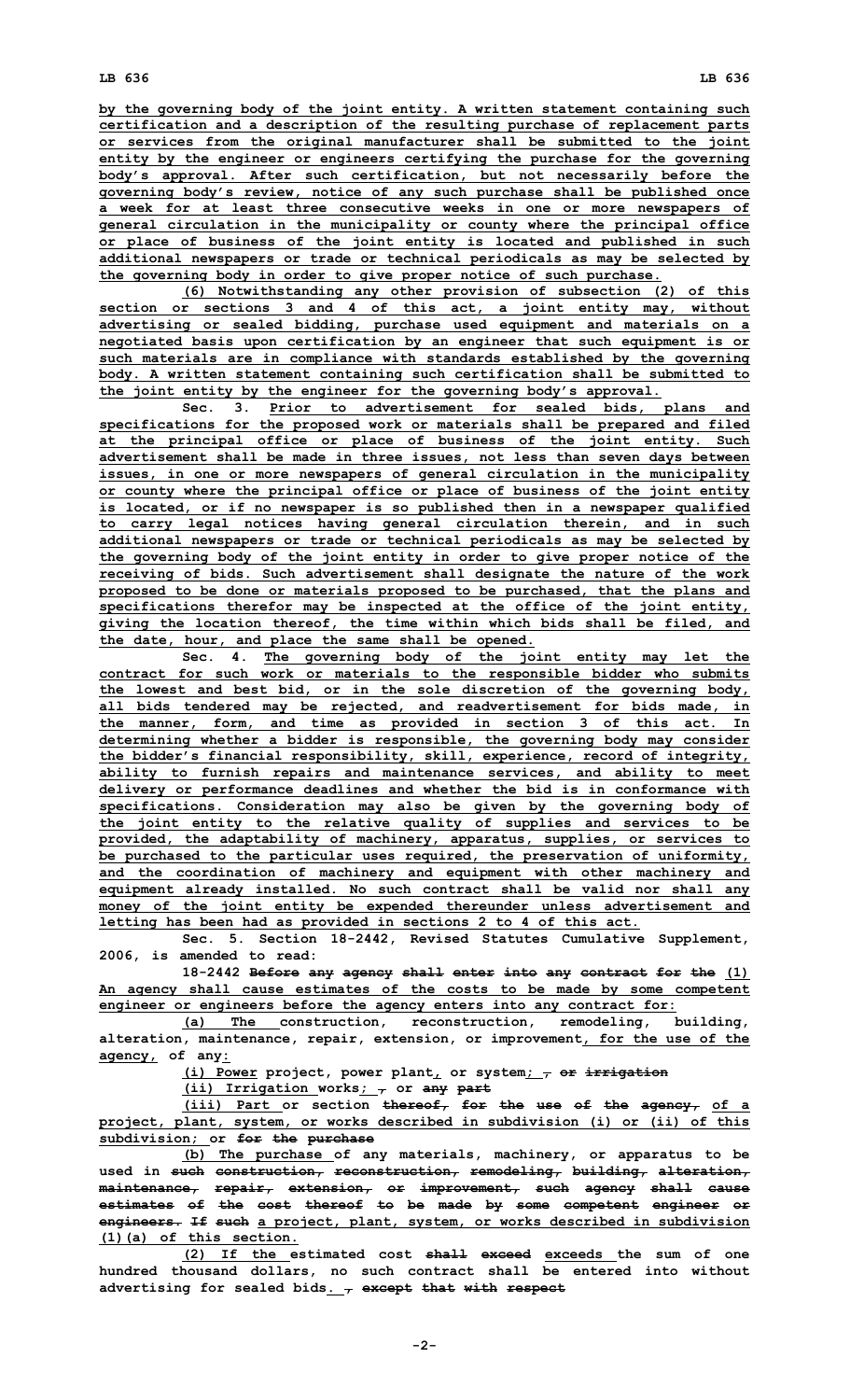**(3)(a) The provisions of subsection (2) of this section and sections 18-2443 and 18-2444 relating to sealed bids shall not apply to contracts entered into by an agency in the exercise of its rights and powers, relating to (i) radioactive material or the energy therefrom, (ii) relating to any technologically complex or unique equipment, contracts, or relating to (iii) equipment or supplemental labor procurement from an electric utility or from or through an electric utility alliance, or (iv) any maintenance or repair, contracts, if such the requirements of subdivisions (b) and (c) of this subsection are met.**

**(b) A contract described in subdivision (a) of this subsection need not comply with subsection (2) of this section or sections 18-2443 and 18-2444 if:**

**(i) The engineer or engineers shall certify that, by reason of the nature of the subject matter of the contract, compliance with subsection (2) of this section would be impractical and or not in the public interest; , and the**

**(ii) The engineer's certification is approved by <sup>a</sup> two-thirds vote of the board; and , then sections 18-2442 to 18-2444 shall not apply, and the**

**(iii) The agency shall advertise advertises notice of its intention to enter into such contract, the general nature of the proposed work, and the name of the person to be contacted for additional information by anyone interested in contracting for such work.**

**(c) Any contract for which the board has approved such an engineer's certificate described in subdivision (b) of this subsection shall be advertised in three issues, not less than seven days between issues, in one or more newspapers of general circulation in the municipality or county where the principal office or place of business of the agency is located, or if no newspaper is so published then in <sup>a</sup> newspaper qualified to carry legal notices having general circulation therein, and in such additional newspapers or trade or technical periodicals as may be selected by the board in order to give proper notice of its intention to enter into such contract, and any such contract shall not be entered into prior to twenty days after the last advertisement.**

**(4) The provisions of subsection (2) of this section and sections 18-2443 and 18-2444 shall not apply With respect to contracts in excess of one hundred thousand dollars entered into for the purchase of any materials, machinery, or apparatus to be used in the construction, reconstruction, remodeling, building, alteration, maintenance, repair, extension, or improvement of any power plant or system, or irrigation works, or any part or section thereof projects, plants, systems, or works described in subdivision (1)(a) of this section when the contract does not include onsite labor for the** installation thereof<sub> $\tau$ </sub> if, after advertising for sealed bids<sub>:  $\tau$ </sub> no

**(a) No responsive bids are received; or if the**

**(b) The board of directors of such agency determines that all bids received are in excess of the fair market value of the subject matter of such bids. , then the provisions of sections 18-2442 to 18-2444 shall not apply.**

**(5) Notwithstanding any other provision of subsection (2) of this section or sections 18-2443 and 18-2444, an agency may, without advertising or sealed bidding, purchase replacement parts or services relating to such replacement parts for any generating unit, transformer, or other transmission and distribution equipment from the original manufacturer of such equipment upon certification by an engineer or engineers that such manufacturer is the only available source of supply for such replacement parts or services and that such purchase is in compliance with standards established by the board. A written statement containing such certification and <sup>a</sup> description of the resulting purchase of replacement parts or services from the original manufacturer shall be submitted to the board by the engineer or engineers certifying the purchase for the board's approval. After such certification, but not necessarily before the board's review, notice of any such purchase shall be published once <sup>a</sup> week for at least three consecutive weeks in one or more newspapers of general circulation in the municipality or county where the principal office or place of business of the agency is located and published in such additional newspapers or trade or technical periodicals as may be selected by the board in order to give proper notice of such purchase.**

**(6) Notwithstanding any other provision of subsection (2) of this section or sections 18-2442 to 18-2443 and 18-2444, an agency may, without advertising or sealed bidding, purchase used equipment and materials on <sup>a</sup> negotiated basis without advertising or sealed bidding upon certification by an engineer that such equipment is or such materials are in compliance with standards established by the board. A written statement containing such certification shall be submitted to the board by the engineer for the board's approval.**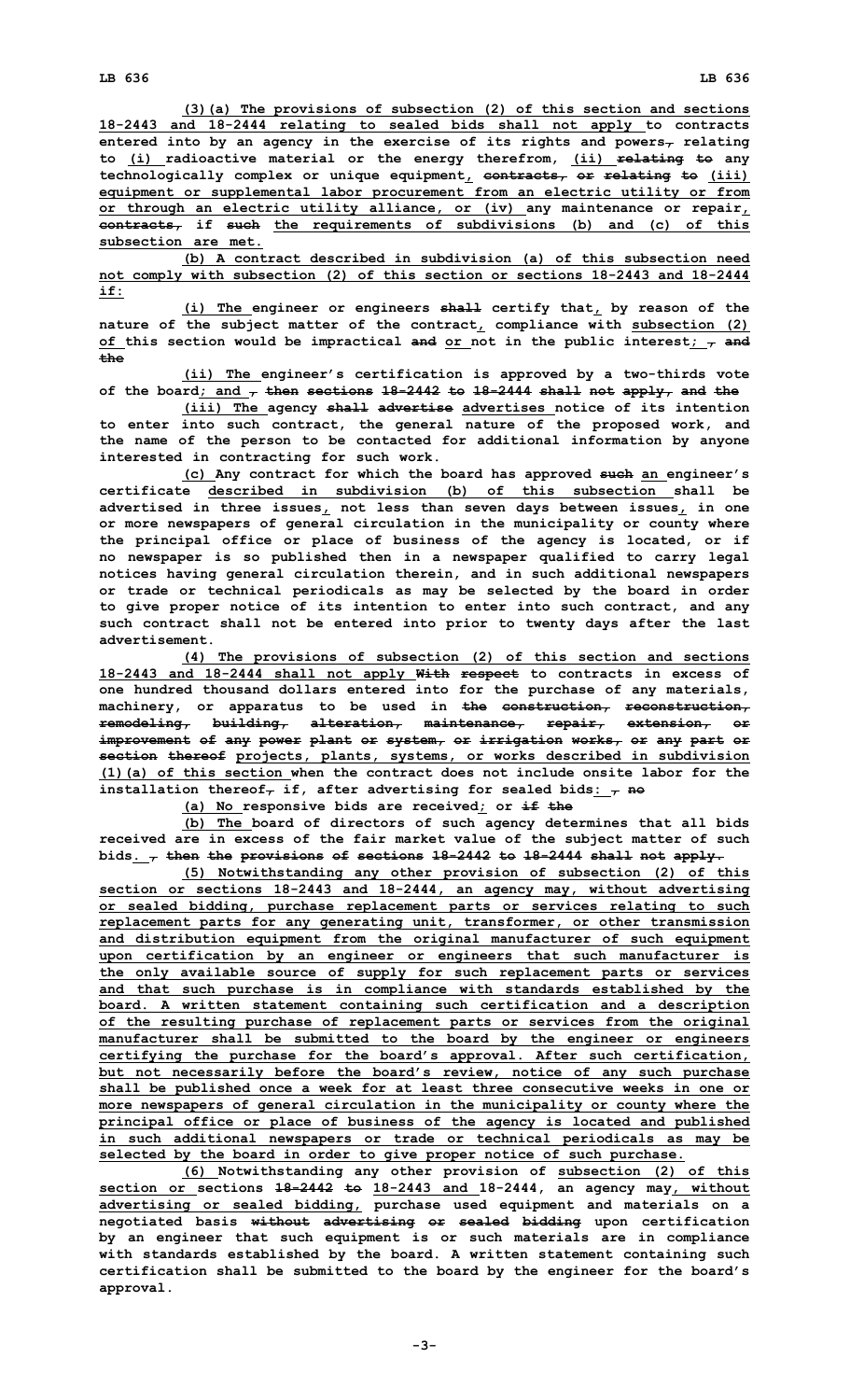**Sec. 6. Section 70-637, Revised Statutes Cumulative Supplement, 2006, is amended to read:**

**70-637 (1) A district shall cause estimates of the costs to be made by some competent engineer or engineers before the district enters into any contract for: Before any district enters into any contract for the**

**(a) The construction, reconstruction, remodeling, building, alteration, maintenance, repair, extension, or improvement, for the use of the district, of any:**

**(i) Power power plant or system; , any hydrogen**

**(ii) Hydrogen production, storage, or distribution system;**

**(iii) Ethanol , any ethanol production or distribution system;**

 $(iv)$  **Irrigation**  $\tau$  any irrigation works<sub>*:*  $\tau$ </sub> or any part

**(v) Part or section thereof for the use of the district of <sup>a</sup> system or works described in subdivisions (i) through (iv) of this subdivision; or**

**(b) The purchase for the purchase of any materials, machinery, or apparatus to be used in the projects described in subdivision (1)(a) of this section.**

**(2) If the such construction, reconstruction, remodeling, building, alteration, maintenance, repair, extension, or improvement, such district shall cause estimates of the cost thereof to be made by some competent engineer or engineers. If such estimated cost exceeds the sum of one hundred thousand dollars, no such contract shall be entered into without advertising** for sealed bids.  $\frac{1}{7}$  except that  $(1)$ 

**(3) Notwithstanding the provisions of subsection (2) of this section and sections 70-638 and 70-639, the board of directors of the district may negotiate directly with sheltered workshops pursuant to section 48-1503.**

**(4)(a) The provisions of subsection (2) of this section and sections 70-638 and 70-639 relating to sealed bids shall not apply and (2) with respect to contracts entered into by <sup>a</sup> district in the exercise of its rights and powers relating to (i) radioactive material or the energy therefrom, to (ii) any technologically complex or unique equipment, contracts, or to (iii) equipment or supplemental labor procurement from an electric utility or from or through an electric utility alliance, or (iv) any maintenance or repair, contracts, if the requirements of subdivisions (b) and (c) of this subsection are met.**

**(b) A contract described in subdivision (a) of this subsection need not comply with subsection (2) of this section or section 70-638 or 70-639 if:**

**(i) The the engineer or engineers certify that, by reason of the nature of the subject matter of the contract, compliance with subsection (2) of this section would be impractical and or not in the public interest; and**

**(ii) The the engineer's certification is approved by <sup>a</sup> two-thirds vote of the board; and**

**(iii) The , the provisions of sections 70-637 to 70-639 relating to sealed bids shall not apply and the district shall advertise advertises notice of its intention to enter into such contract, the general nature of the proposed work, and the name of the person to be contacted for additional information by anyone interested in contracting for such work.**

**(c) Any contract for which the board has approved such an engineer's certificate described in subdivision (b) of this subsection shall be advertised in three issues not less than seven days between issues in one or more newspapers of general circulation in the district and in such additional newspapers or trade or technical periodicals as may be selected by the board in order to give proper notice of its intention to enter into such contract, and any such contract shall not be entered into prior to twenty days after the last advertisement.**

**(5) The provisions of subsection (2) of this section and sections 70-638 and 70-639 shall not apply With respect to contracts in excess of one hundred thousand dollars entered into for the purchase of any materials, machinery, or apparatus to be used in projects described in subdivision (1)(a) of this section the construction, reconstruction, remodeling, building, alteration, maintenance, repair, extension, or improvement of any power plant or system, any hydrogen production, storage, or distribution system, any ethanol production or distribution system, any irrigation works, or any part or section thereof when the contract does not include onsite labor for the** installation thereof<sub> $\tau$ </sub> if, after advertising for sealed bids<sub>:  $\tau$ </sub> no

**(a) No responsive bids are received; or**

**(b) The if the board of directors of such district determines that all bids received are in excess of the fair market value of the subject matter of such bids. , sections 70-637 to 70-639 shall not apply.**

**(6) Notwithstanding any other provision of subsection (2) of this section or sections 70-637 to 70-638 and 70-639, <sup>a</sup> district may, without advertising or sealed bidding, purchase replacement parts or services relating**